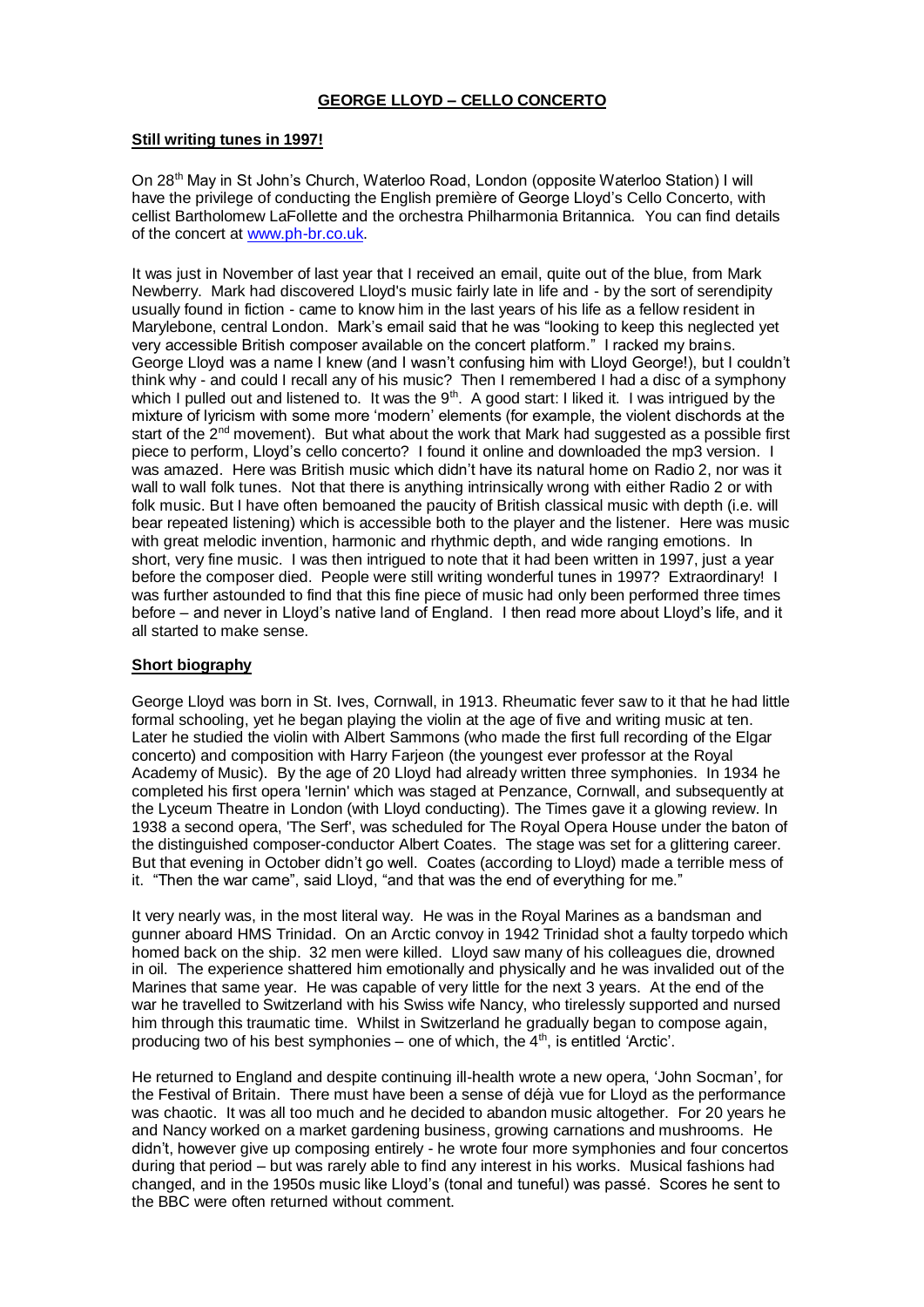By 1977 Lloyd's health had improved hugely and for the last two decades of his life he enjoyed something of an Indian summer. Edward Downes premiered his  $8<sup>th</sup>$  Symphony in that year with the BBC Northern, and subsequently seven other symphonies were performed by the BBC. In 1981 his 6<sup>th</sup> Symphony was played at the Proms and in 1984 Lloyd took to the podium again. Then, in 1987, Peter Kermani founded the American label 'Albany Records', and his enthusiasm for Lloyd's music resulted in many recordings with the Albany Symphony Orchestra and with them came a whole new American audience. Works new and old were recorded, new commissions arrived. A remarkable turnabout in fortune for a man who was never a dedicated follower of fashion, saying "I just write what I have to write". He died just a few weeks after completing his Requiem in 1998.

Not long before that Requiem, in 1996, Lloyd had suffered heart failure, and was treated in hospital for a number of weeks. He was determined to carry on working however and within a year had completed his cello concerto. The strain of that work caused further deterioration in his health and almost certainly hastened the end of his life.

Yet, despite that 'Indian summer', performances of Lloyd's works are still rare. Most musicians to whom I mention Lloyd's name look very blank – even if they've heard the name they have usually never heard any of his music, and have certainly never played any.

# **Describing Lloyd's music**

What, you might reasonably be wondering, is George Lloyd's music like? The best way to answer that is to come to the concert on  $28<sup>th</sup>$  May, another way is to search out recordings (Albany Records is a good place to start: [http://www.georgelloyd.com/albanyrecords/index.htm\)](http://www.georgelloyd.com/albanyrecords/index.htm). I have already given some clues, but let me say a little more. There are times you could swear you were hearing Shostakovich (especially when he gets his percussion going in some of the Symphonies!), at other times you can hear snatches of Elgar or Puccini or Walton. There is certainly a Britishness about his music, yet, especially in his symphonies, it is also firmly within the Euorpean symphonic tradition – as was indeed also true of Elgar. There's certainly very little Vaughan Williams in there (despite RVW being another fine tune-smith), and hardly any obvious similarities with Benjamin Britten. But despite any similarities Lloyd's is music that is very much his own – he is not for a moment copying another composer's sound.

Above all it is music that sings: music with tunes. And the best of them (for example the main tune in the first movement of the  $8<sup>th</sup>$  Symphony) are tunes which you know you haven't heard before but have an inexorable logic which makes them quite inevitable and satisfying (like all great music). My sense is that, when composing, Lloyd was driven by melody – that the rhythms and harmonies derive from the tunes themselves.

Lloyd was once asked why he never embraced 20th century advances in composition such as Schoenberg's 12-tone technique. He summed up his opposition to that brand of compositional theory by saying: "It made composers forget how to sing." Music with novelties in all dimensions - melodic, harmonic, rhythmic and structural – is almost impossible to enjoy first time around, if ever. Lloyd's music demands just enough but never too much of the listener on first hearing, but it has sufficient depth in all the aforementioned departments to reward repeated hearing (I must have listened to the cello concerto at least 10 times so far and would be more than happy to do so again). And the essentially tonal basis of Lloyd's music, coupled with the satisfying arches of the tunes, has another effect - it is music that you will undoubtedly leave the concert hall feeling better for. Lloyd himself said "I often get letters from people who tell me that they have had trouble, even tragedy, in their lives - and that when they play my music they feel better." And if that is true of the recordings then how much more so will it be of live performances!

#### **About the cello concerto**

From a performer's perspective there are two problems with modern orchestral music. Firstly it is often dreadfully hard to play, and consequently requires large amounts of rehearsal time. Secondly it often requires lots of extra instruments (esoteric percussion instruments and keyboards of various types), and this is sometimes prohibitive. These problems are severely